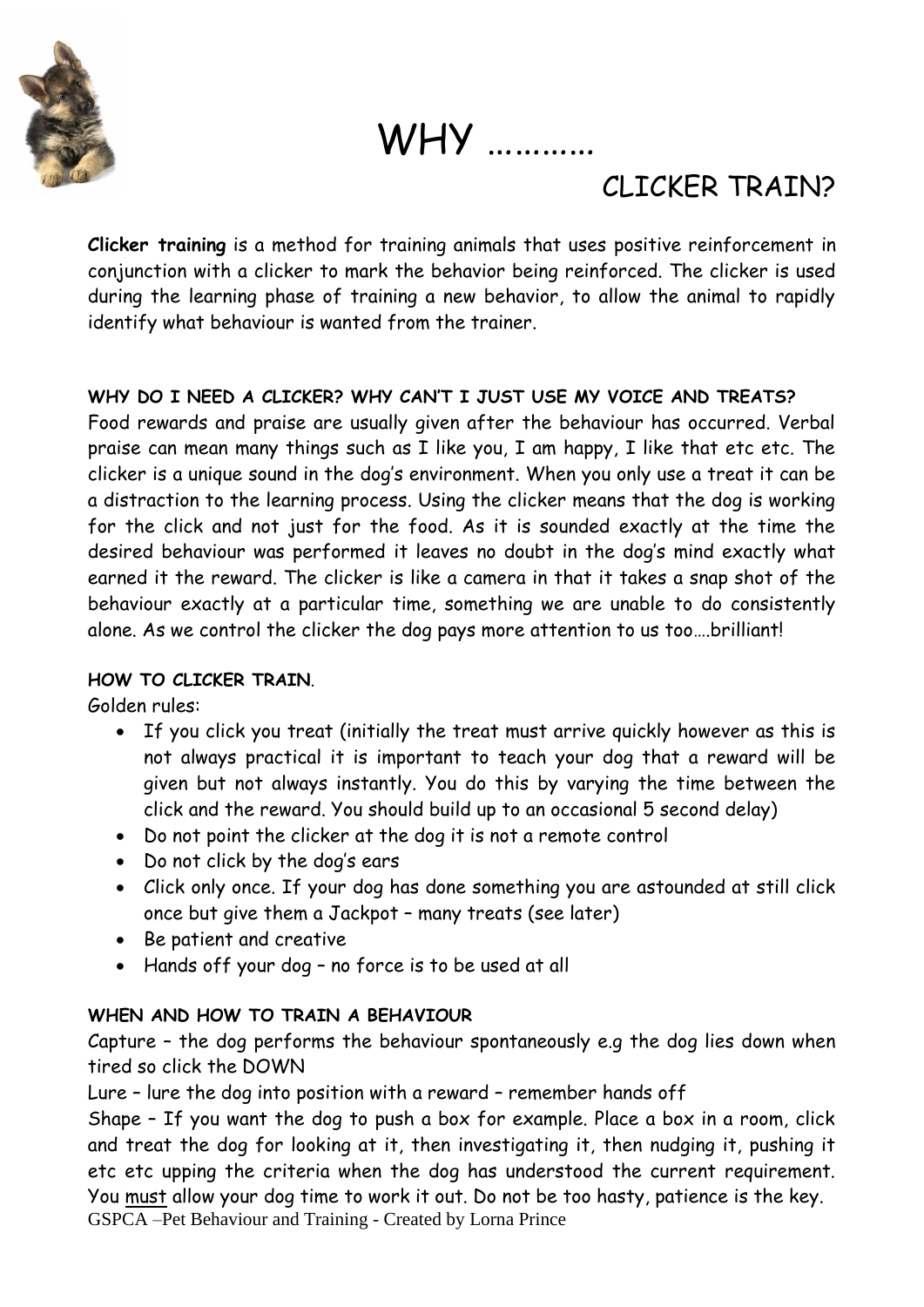# **WHAT IS A CUE AND WHEN AND HOW DO I ADD THE CUE?**

The cue you will add is the word the dog will associate with something that he does. When your dog is reliably performing the desired behaviour i.e. he is offering you the behaviour within five seconds of you offering him the treat you can start to associate a word with the behaviour. Start to introduce a cue immediately before the behaviour occurs. This will require that you are observant and able to predict your dog's movement. If the behaviour is reliable this will not be too difficult.

If you are unable to predict it them I would suggest that you are not ready to add the cue. Remember it can take a few repetitions before the word is understood/associated with the behaviour so be patient.

Now only Click and treat the dog when they perform the behaviour after you have given them the cue. If they offer it without the cue ignore it, move them from position and offer the cue again. This also teaches your dog to watch and listen to you – brilliant.

Do not say a cue/command over and over again. If your dog does not understand the command the first time you issue it then they do not know the command. (And saying it louder and more slowly does not work either!!!!)

Once you are sure that the dog responds to your command you should generalise the behaviour by repeating the above procedure in new environments. Remember you will need to start at the beginning!

# **WHAT ARE JACKPOTS REWARDS?**

When your dog makes a huge leap or carries out the desired final behaviour then click once but give them more than one treat. This is a jackpot reward. This indicates his highest achievement much like a certificate at school. For example lets say you have taught your dog to COME. During a walk while he usually responds to a cue he is sometimes is a bit slow and makes his way back to you 'in his own time' but sometimes he shoots back to you like a rocket. Well it is the time when he shoots straight back to you like a rocket that he deserves the Jackpot reward. He will soon learn that coming straight back to you when called gains a higher reward.

### **WHAT IS THE IMPORTANCE OF VARIABLE REWARDS OR A RANDOM REWARD SCHEDULE?**

The random rewards or variable rewards are one of the most important ingredients in the success of any training. A behaviour is made stronger and retained better if the dog is randomly rewarded for doing it on command.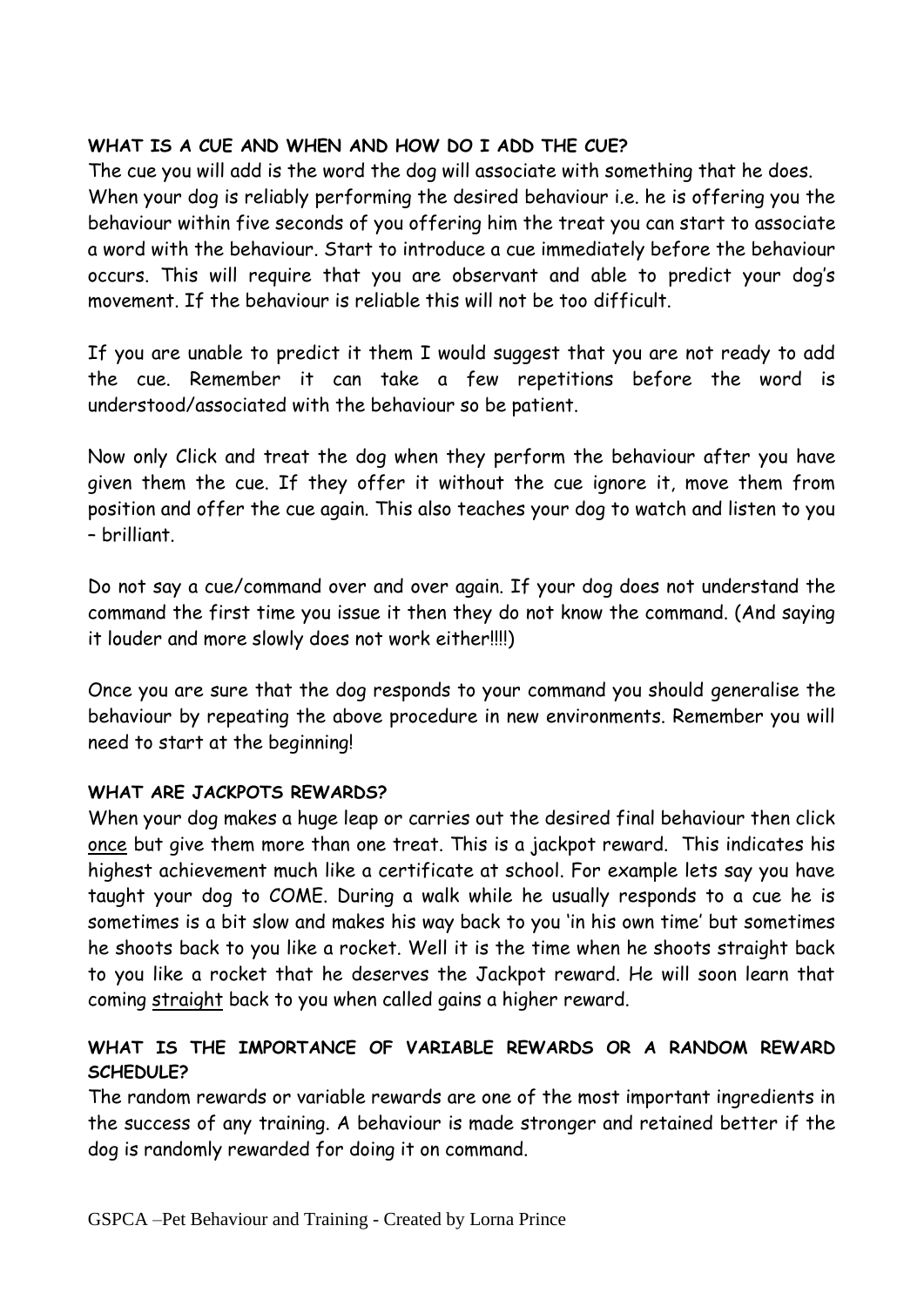The behaviour must be reliable before you introduce variable rewards/reinforcement. What this means is that your dog is not rewarded in the same way every time the behaviour is performed. On occasion they may be verbally rewarded, rewarded with a game or given a food treat. The reward is unpredictable and keeps them guessing. It is the possibility of the best reward that keeps them focused and motivated…. The illusive **Jackpot**!

Random rewarding insures that your dog will offer maximum effort in the hope that they will win the **jackpot**. But they must also realise that sometimes you don't win anything, maybe just a verbal reward.

#### **WHAT IF HE GETS IT WRONG?**

You don't say anything. If you want him to keep trying then it is important that he is not corrected for getting it wrong. If he gives a paw when you want a down just simply turn your back and walk away. When he comes over to you to see what you are doing try again. He will soon realise that you are not angry just that he should try something else. Alternatively if you could use a phrase such as 'try again' while moving away from him.

#### **WHAT ABOUT REMOVING THE TREATS/LURE?**

When you dog knows something really well the treats should not be on display or used as a bribe, but only as a reward. Most dogs find the feeling of getting it right rewarding in itself.

Remember it is you who decides when your dog gets rewarded. It is up to you to teach your dog that demanding a reward gets him nowhere. For example lets consider teaching a down stay.

The dog should know a DOWN on cue before you attempt this. Place the treats on a windowsill or table in view of you dog. Take two steps away from them. Cue your dog to 'DOWN' without a treat in you hand. When he responds say nothing at all, just move towards the table and pick up a treat. Walk back to him calmly and then wait a second or two before clicking and rewarding him. If your dog should move a muscle at any time before you click even if you are standing next to him, just turn away, and put the treat back on the table and start again. Do not be in a rush it is important to be resolute, patient and take your time.

Once your dog realises that moving from position, having a tantrum or being demanding means no reward he will pay more attention to you and not the food. Once you have cracked the treats being on a table and not on you they can be put inside a cupboard. You will have to allow your dog to see them in there at first, but then you can close the door and simply retrieve them when necessary. It will not be long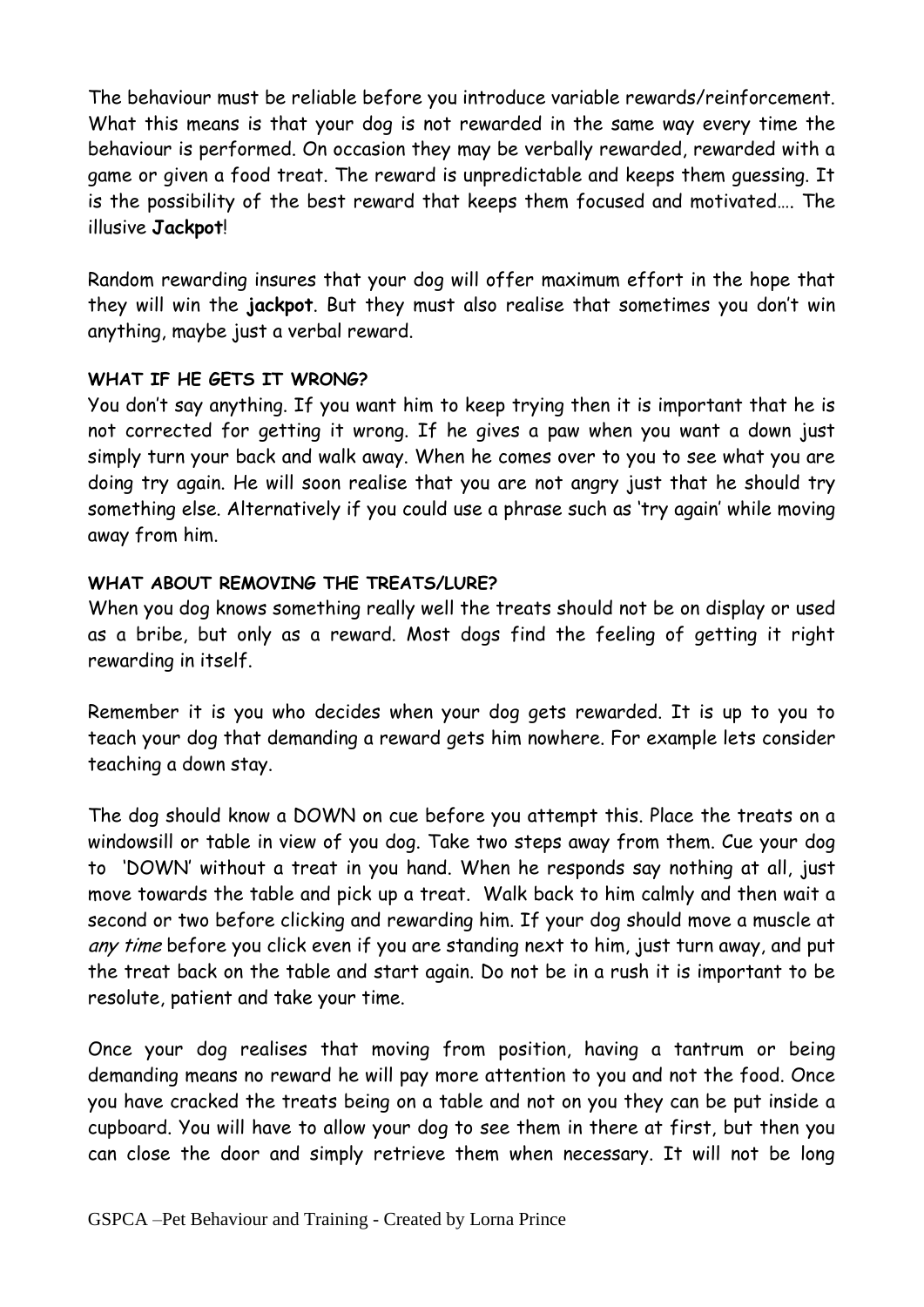before your dog has the confidence that just because he cannot see the treat does not mean he will not be rewarded.

# **WHEN TO REMOVE THE CLICKER?**

The clicker is simply a training aid so you will not need to carry it around with you forever. Once the behaviour has been taught and the dog **fully** understands the cue (which mean no mistakes or use of phrases such as 'he sometimes does it'!) you can phase out the clicker and use verbal praise instead. Once your dog is reliably responding to your cue you can introduce a verbal marker such as 'Good girl' or 'Good boy' then click and reward. Begin to put the emphasis on the verbal praise until that replaces the click…easy!

# **SO WHY IS MY DOG SO GOOD AT HOME BUT WHEN WE ARE OUT HE DOESN'T LISTEN?**

With all training when you raise the criteria i.e. change environment and increase distraction you need to go back to basics and give your dog more clues. You must literally start again as if he has never done the exercise before. Do not expect him to be able to generalise a command, there are many sit cues in a dog's mind for example; there is one for sit in the house, one for sit in the garden, one for sit in the park etc etc. If you do not train your dog in the different situations how can he be expected to know what to do?

New environments mean that there are new and exciting things to look at, investigate and play with.

Training tips:

- Introduce the clicker in a relaxed environment
- Prepare tasty soft treats that you dog will really work for. If your dog doesn't seem to want to work then your reward is not high enough. You must choose something that REALLY motivates your dog.
- Use a high rate of reinforcement when training a new behaviour. This keeps their focus on you and aids learning.
- When you click reward.
- Don't expect your final aim immediately you may be setting you both up for failure. If you dog doesn't offer the desired behaviour immediately then reinforce steps in the right direction i.e. shape the behaviour. Then reward only that step and anything beyond that step giving your dog a clue while upping your expectations.
- Be sure that your dog really knows what you want before you try to add a cue or you may confuse him and you may become frustrated. Ask yourself if your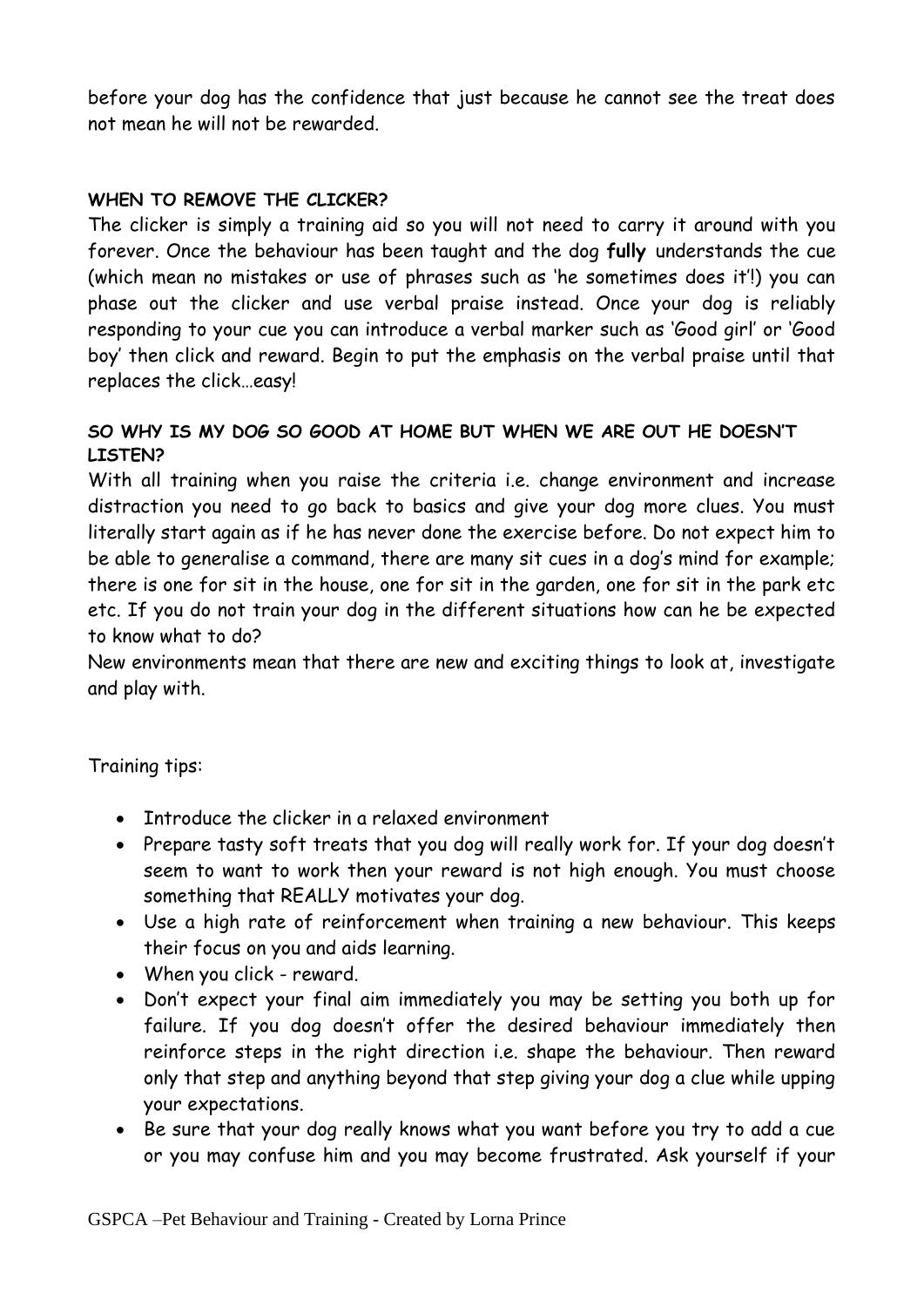dog automatically performs the behaviour you are trying to teach when a treat is offered. If the answer is yes yes yes then add the cue…NOT before.

- Keep sessions short e.g. 5-10 mins then a break then 5-10 more minutes etc and FUN!
- Decide what you want before you start, do not switch your requirements half way through or you will confuse the dog and yourself. Keep your training of a particular behaviour organised into the following:
	- **1**. Shape or capture the behaviour.
	- **2**. Is the behaviour offered without a cue? Yes!
	- **3**. Put behaviour on cue.
	- **4**. Is the behaviour performed only with the Cue? Yes!
	- **5**. Then brilliant try a new one.
- Expect behaviours to fall apart in new environments. In every new setting you must take your dog back to the beginning, as they do not generalise very well.
- Keep a training journal as this may help you keep track of your success or problems.
- Vary the rewards to keep your dog surprised and thus focused on you (see random reward schedule).
- Exercise your dog before training.
- Ensure you dog is hungry before training.
- Do not train if you are stressed or frustrated.
- Set yourselves up to succeed or you will become de motivated by failures
- Don't forget Jackpot rewards (see Jackpot rewards)
- Always end on a good note.

There are several common objections posed to clicker training. Proponents assert that while most of these can be a problem for the unskilled clicker trainer, these are all avoidable.

- 1. "The dog will never perform the behavior without the clicker." The clicker should be used to identify correct behavior during training, not to maintain behavior once the behavior has been learned. Once a behavior is performed each time the animal hears a specific cue (known as a command in traditional training), the clicker is discontinued.
- 2. "Dogs will become distracted by the clicks of other trainers in a class or public setting." This is very short-lived problem. Participants in clicker classes find that dogs are easily able to discriminate that only the clicks from their handler pay off. Clicks that don't pay off are soon ignored by animals in learning situations.
- 3. "Dogs become fat with clicker training because they get too many treats." Part 1 of the solution to this problem is either to use a portion of the dog's regular diet as the training treats or to use reinforcers other than food. Part 2 is to

GSPCA –Pet Behaviour and Training - Created by Lorna Prince